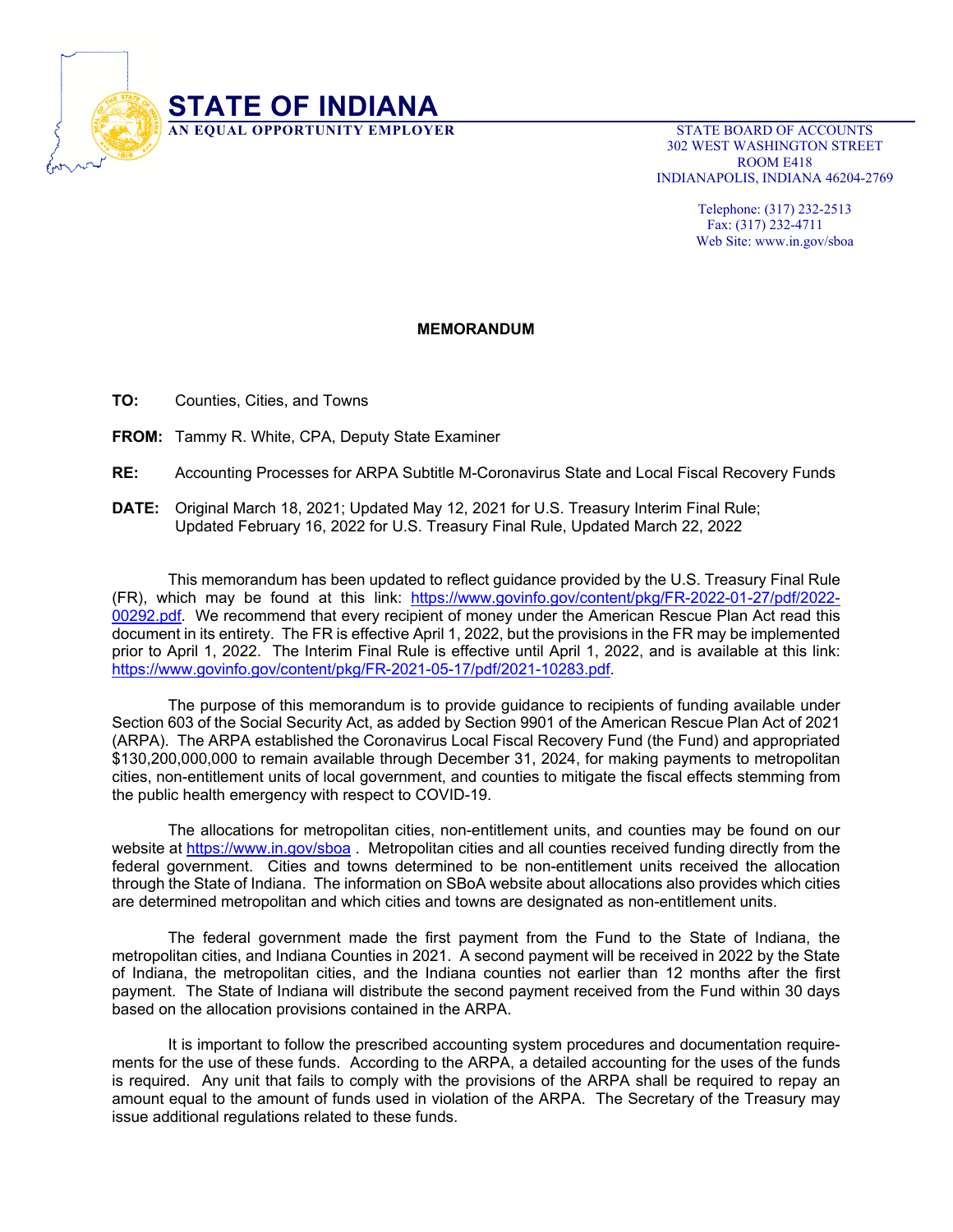**Ordinance and Plan.** The governing body must adopt an ordinance establishing a local ARPA Coronavirus Local Fiscal Recovery Fund to receive the allocation in accordance with State Examiner Directive 2021-1 (Directive). For a county, the ARPA Coronavirus Local Fiscal Recovery Fund must be established by ordinance of the County Commissioners. For a city or town, the ARPA Coronavirus Local Fiscal Recovery Fund must be established by ordinance of the legislative body. The ordinance should specifically list the uses described in Section 603(c) that are applicable to the unit and that the unit envisions utilizing. The ordinance should reference a plan that will provide the details for the use of these funds. The plan should be laid out in a way that corresponds to the elements as laid out in Section 603 of the ARPA. The ordinance and plan may be amended as any other ordinance or plan as long as the amendment complies with Section 603.

**Appropriations and Disbursements.** As stated in the Directive, funds must be appropriated by the fiscal body before use in accordance with the Section 603, the ordinance, and the plan. Only local appropriation is required. All disbursements must go through the normal claims process in IC 5-11-10-1.6 and be supported with sufficient documentation. All disbursements must be made directly from the ARPA Coronavirus Local Fiscal Recovery Fund. Money in the fund may not be transferred to another fund of the unit.

**Fund Uses.** The uses of the fund are specified in Section 603(c) as follows:

"(1) USE OF FUNDS – Subject to paragraph (2), and except as provided in paragraphs (3) and (4), a metropolitan city, nonentitlement unit of local government, or county shall only use the funds provided under a payment made under this section to cover costs incurred by the metropolitan city, nonentitlement unit of local government, or county, by December 31, 2024

(A) to respond to the public health emergency with respect to the Coronavirus Disease 2019 (COVID-19) or its negative economic impacts, including assistance to households, small businesses, and nonprofits, or aid to impacted industries such as tourism, travel, and hospitality;

(B) to respond to workers performing essential work during the COVID-19 public health emergency by providing premium pay to eligible workers of the metropolitan city, nonentitlement unit of local government, or county that are performing such essential work, or by providing grants to eligible employers that have eligible workers who perform essential work;

(C) for the provision of government services to the extent of the reduction in revenue of such metropolitan city, nonentitlement unit of local government, or county due to the COVID-19 public health emergency relative to revenues collected in the most recent full fiscal year of the metropolitan city, nonentitlement unit of local government, or county prior to the emergency; or

(D) to make necessary investments in water, sewer, or broadband infrastructure."

Section 603(c)(1)(A). Grants and programs to respond to the public health emergency or its negative economic impacts under Section 603 (c)(1)(A) should be through written agreement with the recipient. Disbursements to grantees and program recipients must be documented and in compliance with the written agreement.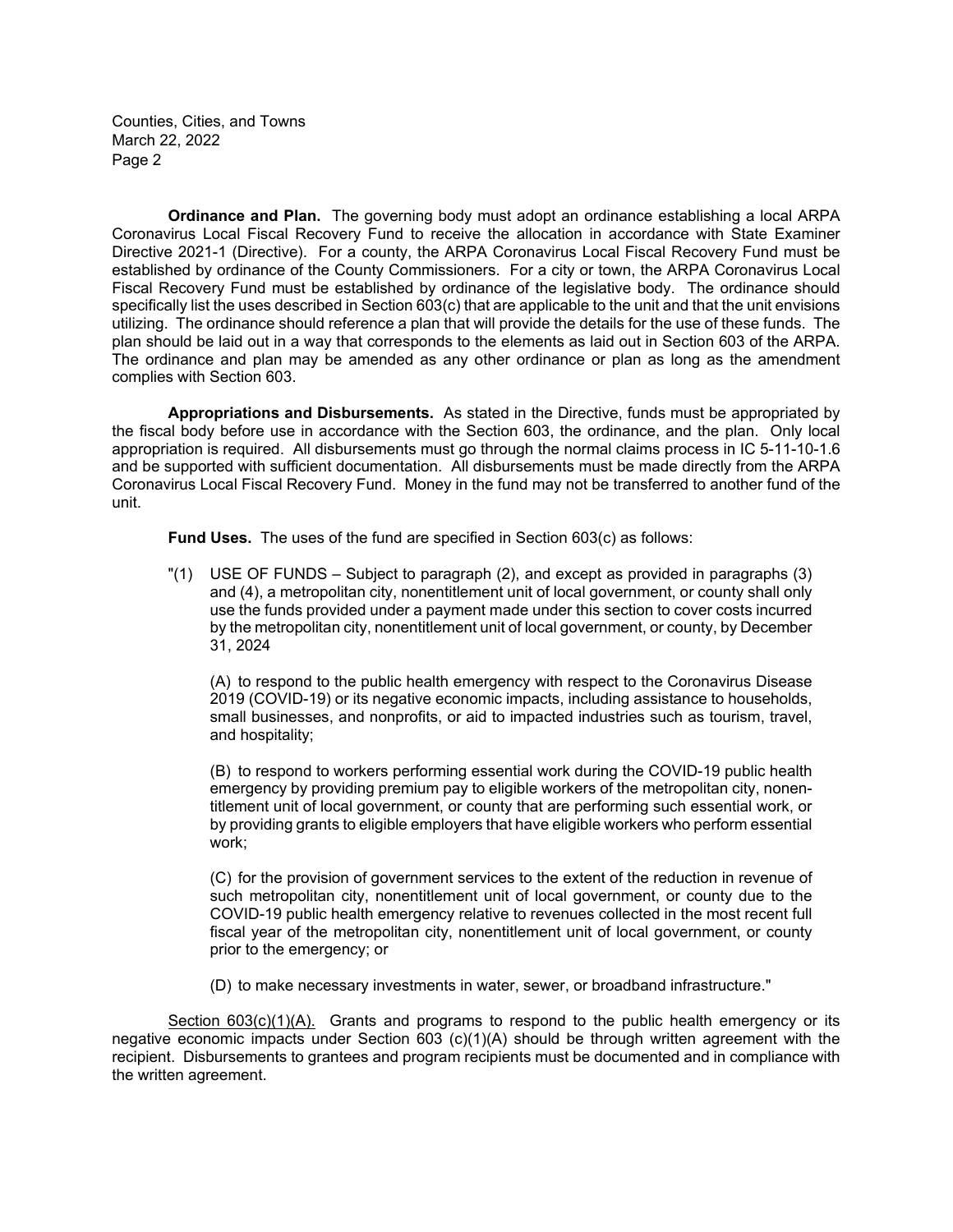Section 603(c)(1)(B). Premium pay allowed for eligible workers of your unit under Section 601(c)(1)(B) is for work performed during the COVID-19 Public Health Emergency. Premium pay is defined in Section 602(g) as "an amount of up to \$13 per hour that is paid to an eligible worker, in addition to wages or remuneration the eligible worker otherwise receives, for all work performed by the eligible worker during the COVID-19 public health emergency. Such amount may not exceed \$25,000 with respect to any single eligible worker."

State Examiner Directive 2021-3 covers the Indiana State Board of Account's audit position and accounting expectations related to premium pay for eligible workers who are employees of the governmental unit.

Grants to eligible employers under Section 603(c)(1)(B) should be through written agreement with the eligible employer. Disbursements to grantees must be documented and in compliance with the written agreement.

Section  $603(c)(1)(C)$ . Section  $603(c)(1)(C)$  allows the funds to be used for costs incurred for the provision of government services to the extent of the reduction in revenue due to the COVID-19 public health emergency. Generally, services traditionally provided by recipient governments are government services, unless Treasury has stated otherwise. The U.S. Treasury Final Rule provides for a standard allowance of \$10 million for revenue reduction which the governmental unit may select as part of the reporting process to the U.S. Treasury through the U.S. Treasury Portal.

If the standard allowance is not selected, then the governmental unit may calculate the reduction in revenue based on the formula provided in the Final Rule. For purposes of the revenue reduction calculation, the revenues of the full calendar year of 2019 will be used as the base year to determine the reduction of revenue in the full calendar years of 2020, 2021, 2022, and 2023. Information to calculate the revenue reduction for the local income tax revenue may be obtained from the Local Tax Distribution Report available on the Department of Local Government website at www.in.gov/dlgf. Information to calculate the revenue reduction for the MVH/LRS and other state distributions may be obtained from the Auditor of State website at www.in.gov/aos. Information to calculate the revenue reduction for other funds should be obtained from your records. Documentation must be available to show all calculations.

If the standard allowance is not selected, costs incurred for the provision of government services will be limited to the total amount of revenue reduction in these years. The revenue reduction calculation is not applicable if the standard allowance is selected.

All disbursements for eligible uses, including government services, must be made directly from the ARPA Fund to ensure compliance with the U.S. Treasury Final Rule, uniform guidance, conflict of interest requirements, federal, state, and local laws. Money may not be transferred to the General Fund or any other fund of the governmental unit.

Section 603(C)(1)(D). Costs incurred to make investments in water, sewer, or broadband infrastructure under Section 603(c)(1)(D) must be documented and recorded on the capital asset ledger in accordance with the local capitalization policy. The Interim Final Rule clarifies eligible expenses for this category.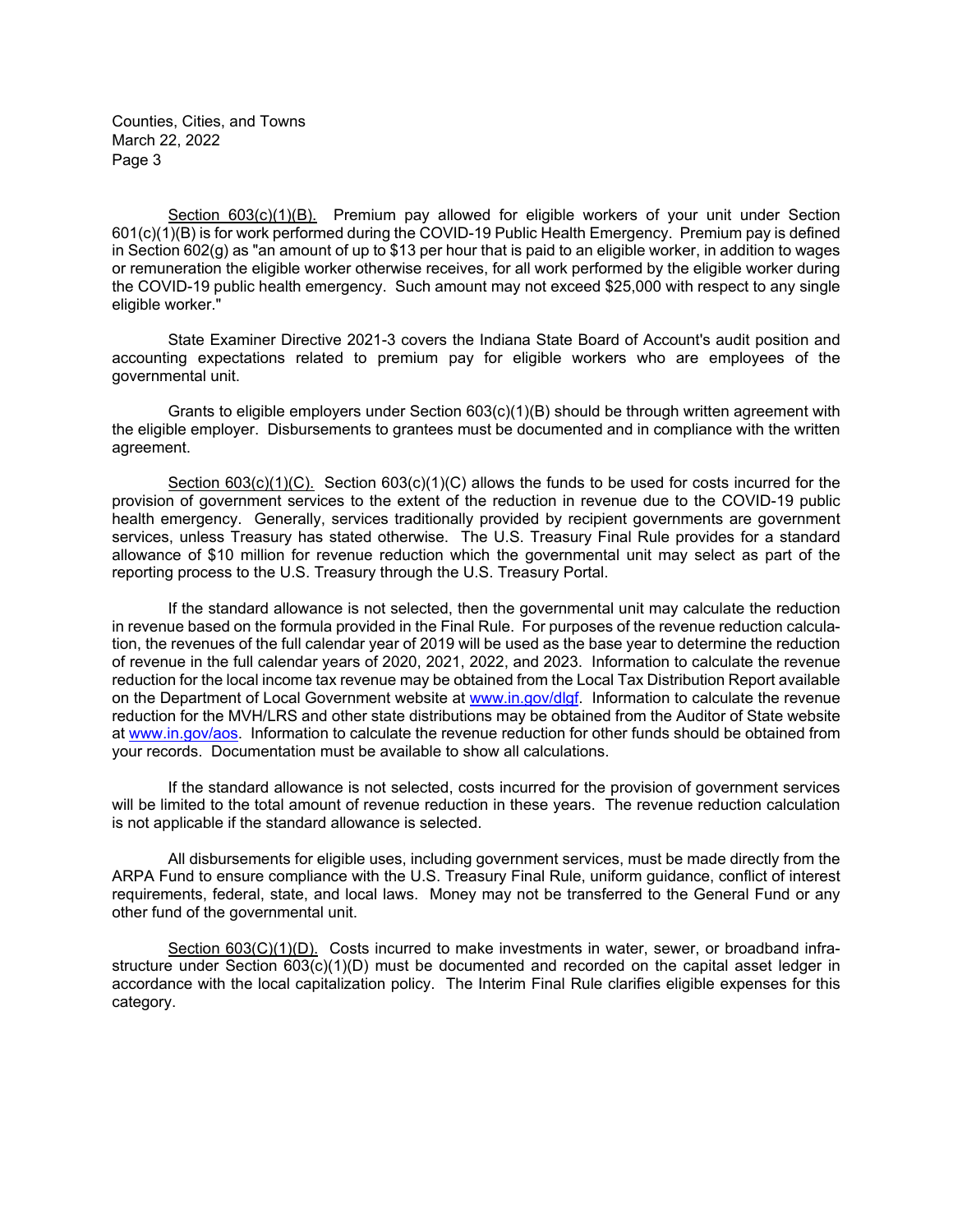**Transfers to certain entities or the State.** Section 603(c)(3) allows money in the ARPA fund to be transferred to a private nonprofit organization, public benefit corporation involved in the transportation of passengers or cargo, or a special-purpose unit of State or local government. The term "private nonprofit organization" is defined in 42 USC 11360(17) to mean an organization - "**(A)** no part of the net earnings of which inures to the benefit of any member, founder, contributor, or individual; **(B)** that has a voluntary board; **(C)** that has an accounting system, or has designated a fiscal agent in accordance with requirements established by the **Secretary**; and **(D)** that practices nondiscrimination in the provision of assistance." If money is transferred under this section, documentation must exist to show that the nonprofit organization meets the required definition.

Section 603(c)(4) allows money in the ARPA Coronavirus Local Fiscal Recovery Fund to be transferred to the State of Indiana.

**Prior Costs Incurred.** Permitted expenses incurred in the fund of a governmental unit after March 3, 2021, may be shown as an expense from the ARPA local grant fund.

For example, if on March 12, 2021, a city incurred expenses in the amount of \$10,000 from the General Fund in response to the public health emergency, the city may transfer that expense to the ARPA Coronavirus Local Fiscal Recovery Fund through a reversing entry. The city will first reverse the \$10,000 expense in the General Fund, which will reinstate the expense appropriation line item and the cash balance of the general fund. The city will then post the \$10,000 disbursement to the ARPA Coronavirus Local Fiscal Recovery Fund with a link to the original claim and supporting documentation.

**Ineligible Costs.** The ARPA grant fund may not be used to make extraordinary contributions into any pension fund for the purpose of reducing an accrued, unfunded liability. In addition, the following types of disbursements are prohibited: payments for debt service and replenishments of rainy day funds; satisfaction of settlements and judgments; uses that contravene or violate the American Rescue Plan Act, Uniform Guidance conflicts of interest requirements, and other federal, state, and local laws and regulations.

**Reporting Requirements.** The U.S. Treasury has released updated Compliance and Reporting Guidance, which can be found at this link: https://home.treasury.gov/policy-issues/coronavirus/assistance-forstate-local-and-tribal-governments/state-and-local-fiscal-recovery-funds/recipient-compliance-and-reportingresponsibilities

For metropolitan cities and counties with a population that exceeds 250,000 residents, the initial Project and Expenditure Report was due January 31, 2022, and then 30 days after the end of each quarter thereafter; the Recovery Plan Performance Report was due by August 31, 2021, or 60 days after receiving funding, and annually thereafter by July 31.

For metropolitan cities and counties with a population below 250,000 residents which received more than \$10 million in funding from the State and Local Fiscal Recovery Fund, the initial Project and Expenditure Report was due January 31, 2022, and then 30 days after the end of each quarter thereafter. The Recovery Plan Performance Report is not required.

For metropolitan cities and counties with a population below 250,000 residents which received less than \$10 million in funding from the State and Local Fiscal Recovery Fund, the Project and Expenditure Report is due by April 30, 2022, and then annually thereafter. The Recovery Plan Performance Report is not required.

For nonentitlement units, the Project and Expenditure Report is due by April 30, 2022, and then annually thereafter. The Recovery Plan Performance Report is not required.